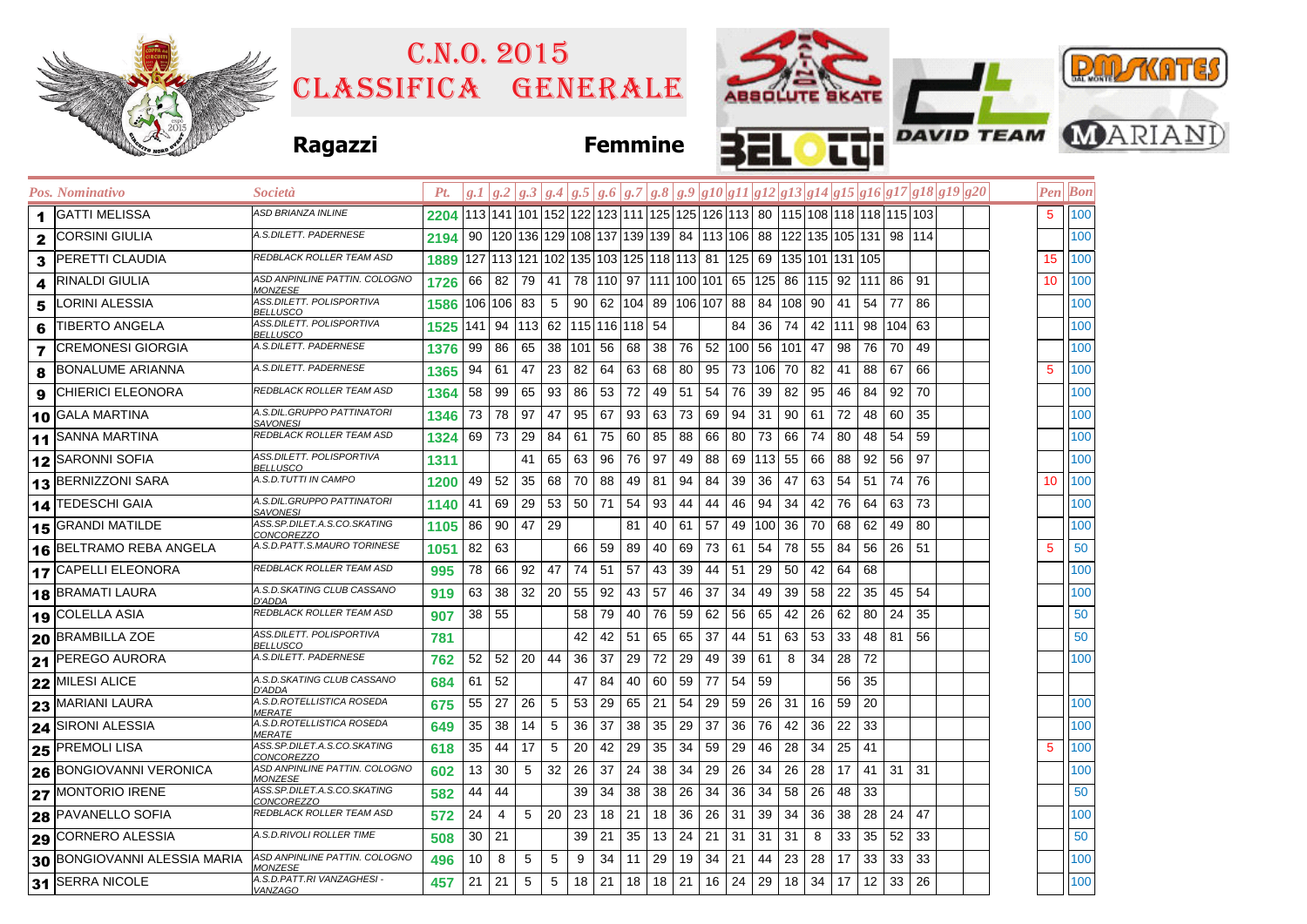|    |                          |                                                   |             | C.N.0.2015<br>CLASSIFICA GENERALE |                 |                 |                 |    |                |                      |                |    | ABSOLUTE SKATE              |                  |                              |                 |                      |              |                |    |                            |                                                                                                                                                              |  |  | <b>PAIL KATES</b> |                |                               |  |  |
|----|--------------------------|---------------------------------------------------|-------------|-----------------------------------|-----------------|-----------------|-----------------|----|----------------|----------------------|----------------|----|-----------------------------|------------------|------------------------------|-----------------|----------------------|--------------|----------------|----|----------------------------|--------------------------------------------------------------------------------------------------------------------------------------------------------------|--|--|-------------------|----------------|-------------------------------|--|--|
|    |                          | <b>Ragazzi</b>                                    |             |                                   |                 |                 |                 |    | <b>Femmine</b> |                      |                |    |                             |                  |                              |                 |                      |              |                |    |                            |                                                                                                                                                              |  |  |                   |                | <b>CUI DAVID TEAM WARIAND</b> |  |  |
|    | Pos. Nominativo          | Società                                           | Pt.         |                                   |                 |                 |                 |    |                |                      |                |    |                             |                  |                              |                 |                      |              |                |    |                            | $\left g.I\left g.2\right g.3\left g.4\right g.5\left g.6\right g.7\left g.8\right g.9\left g10\right g11 g12 g13 g14 g15 g16 g17 g18 g19 g20\right.\right.$ |  |  |                   | <b>Pen</b> Bon |                               |  |  |
|    | 32 TOMASINI ARIANNA      | REDBLACK ROLLER TEAM ASD                          | 446         | 41                                | 30 <sup>1</sup> | 5               | $32 \mid 31$    |    |                | $42 \mid 26 \mid 51$ |                |    |                             |                  |                              |                 |                      |              | $28$ 25 43     |    | 42                         |                                                                                                                                                              |  |  |                   | 50             |                               |  |  |
|    | 33 GATTO GAIA            | A.S.D.GS SALA AL BARRO                            | 439         | 11                                | 17              | 5 <sup>5</sup>  | 5 <sup>5</sup>  | 23 |                |                      | $12$ 14 26 29  |    |                             |                  | 19 19 19 28                  |                 | 18 25 16 22 31       |              |                |    |                            |                                                                                                                                                              |  |  |                   | 100            |                               |  |  |
|    | 34 MARCHINI ANNALISA     | REDBLACK ROLLER TEAM ASD                          | 438         | 44                                | 58              |                 |                 |    | 18             | 18 21                |                | 31 |                             |                  | $34 \mid 34 \mid 21 \mid 26$ |                 | 12                   | $30 \mid 41$ |                |    |                            |                                                                                                                                                              |  |  |                   | 50             |                               |  |  |
|    | 35 FIORATO GIULIA        | A.S.DIL.GRUPPO PATTINATORI<br><u>SAVONESI</u>     | 411         | 14                                | 17              | 5               | $5\overline{)}$ | 15 | 8              |                      | $21 \mid 17$   | 16 |                             |                  | $26$ 21 24 18                |                 | 8                    |              | 20   16   36   |    | 24                         |                                                                                                                                                              |  |  |                   | 100            |                               |  |  |
|    | 36 CADENAZZI MOIRA       | A.S.D.G.P.MOBILI CANTU' -C.R.A.                   | 401         | 8                                 | 27              | 5               | 9               | 16 | 21             |                      | $21$ 13 19     |    |                             |                  | $19$ 19 24                   | $\overline{4}$  | 12                   |              | $16$ 17        | 29 | 22                         |                                                                                                                                                              |  |  |                   | 100            |                               |  |  |
|    | 37 BORRONI SARA          | A.S.D. SKATING RHO                                | 389         | 18                                | 18              | 5               | 5               | 18 | 12             |                      | 13   18   21   |    |                             |                  | $21 \mid 29 \mid 21 \mid 23$ |                 | 16                   | 35 16        |                |    |                            |                                                                                                                                                              |  |  |                   | 100            |                               |  |  |
| 38 | <b>FUMAGALLI CHIARA</b>  | SKATING CLUB GIUSSANO A.S.D.                      | 337         |                                   | 18 21           |                 |                 | 34 | 16             |                      | 17 13 39 29    |    |                             |                  |                              | 11 <sup>1</sup> | $26 \mid 38 \mid 25$ |              |                |    |                            |                                                                                                                                                              |  |  |                   | 50             |                               |  |  |
|    | 39 DEL CIELLO ANNACHIARA | ASD ANPINLINE PATTIN. COLOGNO<br><u>MONZESE</u>   | 329         |                                   |                 |                 |                 | 28 | 29             | $32 \mid 43$         |                |    |                             |                  |                              |                 |                      |              | 51   59   40   |    | 47                         |                                                                                                                                                              |  |  |                   |                |                               |  |  |
|    | 40 BERNIZZONI ALICE      | A.S.D.TUTTI IN CAMPO                              | 316         | 30                                | 44              | 9               | 38              | 18 | 51             |                      | $18$   13   24 |    | 21                          |                  |                              |                 |                      |              |                |    |                            |                                                                                                                                                              |  |  |                   | 50             |                               |  |  |
| 41 | <b>ZANIER MARTINA</b>    | A.S.D.ROTELLISTICA ROSEDA<br><b>MERATE</b>        | 315         | 27                                | 30              |                 |                 | 28 | 51             | $15$ 29              |                |    |                             |                  |                              |                 | 18 20 30 17          |              |                |    |                            |                                                                                                                                                              |  |  |                   | 50             |                               |  |  |
|    | 42 RAVERA VERONICA       | A.S.DIL.GRUPPO PATTINATORI<br>SAVONESI            | 299         |                                   |                 | 5               | $5\overline{5}$ | 42 | 18             | $35$ 26              |                |    |                             |                  |                              |                 |                      |              | 35   25   29   |    | 29                         |                                                                                                                                                              |  |  |                   | 50             |                               |  |  |
| 43 | <b>PICONESE SARA</b>     | A.S.D. SKATING RHO                                | 272         | 38                                | 38              |                 |                 | 31 | 16             |                      | 43 26 36       |    | 44                          |                  |                              |                 |                      |              |                |    |                            |                                                                                                                                                              |  |  |                   |                |                               |  |  |
|    | 44 VITALE GAIA           | A.S.D.ASA CINISELLO COOP<br><u>.OMBARDIA</u>      | 263         | 16                                | 35              | $12 \mid 41$    |                 | 20 | 26             |                      | $8 \mid 17$    | 19 | 19                          |                  |                              |                 |                      |              |                |    |                            |                                                                                                                                                              |  |  |                   | 50             |                               |  |  |
|    | 45 ELLI MATILDE          | A.S.D.ROTELLISTICA ROSEDA<br><i><b>IERATE</b></i> | 257         | 17                                | 13              | 5               | 5               | 8  | 16             | 4                    | 4              | 15 | 16                          |                  |                              | 4               | 18                   | $12 \mid 20$ |                |    |                            |                                                                                                                                                              |  |  |                   | 100            |                               |  |  |
| 46 | MONZANI ELENA            | POLISPORTIVA CALUSCHESE A.S.D.                    | 253         |                                   |                 |                 |                 |    |                | $\overline{7}$       | $\overline{7}$ | 16 |                             |                  | 47   19   19   20            |                 | 20 20 28             |              |                |    |                            |                                                                                                                                                              |  |  |                   | 50             |                               |  |  |
|    | 47 CACCIAMANI ELENA      | A.S.DILETT. PADERNESE                             | 234         | 32                                | 35              |                 |                 | 26 | 29             |                      | 26 29 31 26    |    |                             |                  |                              |                 |                      |              |                |    |                            |                                                                                                                                                              |  |  |                   |                |                               |  |  |
| 48 | <b>GRISOLI NINA</b>      | REDBLACK ROLLER TEAM ASD                          | 232         | 24                                | 4               | 5               | 5               | 11 | 4              | 10 <sup>1</sup>      | $\overline{4}$ |    |                             | 26               | 26                           | 9               | 4                    |              |                |    |                            |                                                                                                                                                              |  |  |                   | 100            |                               |  |  |
|    | 49 PEREGO ARIANNA        | 4SS.SP.DILET.A.S.CO.SKATING<br><u>CONCOREZZO</u>  | 227         | 4                                 | 4               | $5\phantom{.0}$ | 5               |    |                | 4                    | $\overline{4}$ |    |                             | 13 <sup>13</sup> | 13                           | 4               | 8                    | 4            | $\overline{7}$ |    | 26 26                      |                                                                                                                                                              |  |  |                   | 100            |                               |  |  |
|    | 50 SALA ELEONORA         | A.S.DILETT. PADERNESE                             | 202         | 21                                | 35              |                 |                 | 14 | 26             |                      |                |    |                             |                  |                              | $\overline{7}$  | 18                   | $14$ 17      |                |    |                            |                                                                                                                                                              |  |  |                   | 50             |                               |  |  |
|    | 51 TOMASIN SARA          | A.S.DILETT. PADERNESE                             | 176         | 4                                 | 4               |                 |                 | 7  | 4              | 4                    | 4              | 14 | 14                          |                  | $16$ 19 4                    |                 | 12                   | $13 \mid 7$  |                |    |                            |                                                                                                                                                              |  |  |                   | 50             |                               |  |  |
|    | 52 MINOTTI ANGELICA      | G.S.D.PATTINAGGIO CARONNO<br><b>PERT</b>          | 157         | 4                                 | 8               |                 |                 | 4  | 12             | 4                    | 4              | 13 |                             | 16 14 15         |                              |                 |                      | 8            | 9              | 22 | 24                         |                                                                                                                                                              |  |  |                   |                |                               |  |  |
|    | 53 GUIGARD CRISTELLE     | SKATING CLUB GIUSSANO A.S.D.                      | 149         | 4                                 | 18              |                 |                 | 20 | 26 24 17       |                      |                |    |                             |                  |                              |                 |                      | 20 20        |                |    |                            |                                                                                                                                                              |  |  |                   |                |                               |  |  |
|    | 54 ROSSOLINI VERONICA    | A.S.D.PATT.S.MAURO TORINESE                       | 138         |                                   |                 | $18 \mid 5$     |                 |    |                |                      |                |    |                             |                  |                              |                 |                      |              |                |    | 36 29                      |                                                                                                                                                              |  |  |                   | 50             |                               |  |  |
|    | 55 NICOLI AGNESE         | G.S.D.PATTINAGGIO CARONNO<br>PERT.                | $136$ 18 17 |                                   |                 |                 |                 |    |                |                      |                |    |                             |                  | $15$ 15                      |                 |                      |              |                |    | $9 \mid 9 \mid 31 \mid 22$ |                                                                                                                                                              |  |  |                   |                |                               |  |  |
|    | 56 CORTI GIULIA          | A.S.D.GS SALA AL BARRO                            | 103         | $\overline{4}$                    | 13              |                 |                 | 12 | 4              |                      |                |    | $4$   7   16   11   16   16 |                  |                              |                 |                      |              |                |    |                            |                                                                                                                                                              |  |  |                   |                |                               |  |  |
|    | 57 GALLARATE AMALIA      | A.S.D.RIVOLI ROLLER TIME                          | 89          |                                   |                 |                 |                 |    |                |                      |                |    |                             |                  |                              |                 |                      |              |                | 47 | 42                         |                                                                                                                                                              |  |  |                   |                |                               |  |  |
|    | 58 BERARDO SERENA        | A.S.D. SKATING RHO                                | 74          | $\overline{4}$                    | 4               |                 |                 | 4  | 8              | 4                    | $\overline{4}$ |    |                             | $14$ 16 16       |                              |                 |                      |              |                |    |                            |                                                                                                                                                              |  |  |                   |                |                               |  |  |
|    | 59 PANZERI MARTINA       | 4.S.D.GS SALA AL BARRO                            | 50          | 32                                | 18              |                 |                 |    |                |                      |                |    |                             |                  |                              |                 |                      |              |                |    |                            |                                                                                                                                                              |  |  |                   |                |                               |  |  |
|    | 60 SARTIRANA ELENA       | A.S.D. SKATING RHO                                | 39          | 4                                 | 13              |                 |                 |    |                |                      |                |    |                             |                  |                              |                 |                      |              | $10$ 12        |    |                            |                                                                                                                                                              |  |  |                   |                |                               |  |  |
|    | 61 SFRISO GAIA           | REDBLACK ROLLER TEAM ASD                          | 25          | 21                                | 4               |                 |                 |    |                |                      |                |    |                             |                  |                              |                 |                      |              |                |    |                            |                                                                                                                                                              |  |  |                   |                |                               |  |  |
|    | 62 SACCO VERONICA        | A.S.D. CENTRO ATT.TEMPO LIBERO                    | 20          | 4                                 | 8               |                 |                 | 4  | 4              |                      |                |    |                             |                  |                              |                 |                      |              |                |    |                            |                                                                                                                                                              |  |  |                   |                |                               |  |  |